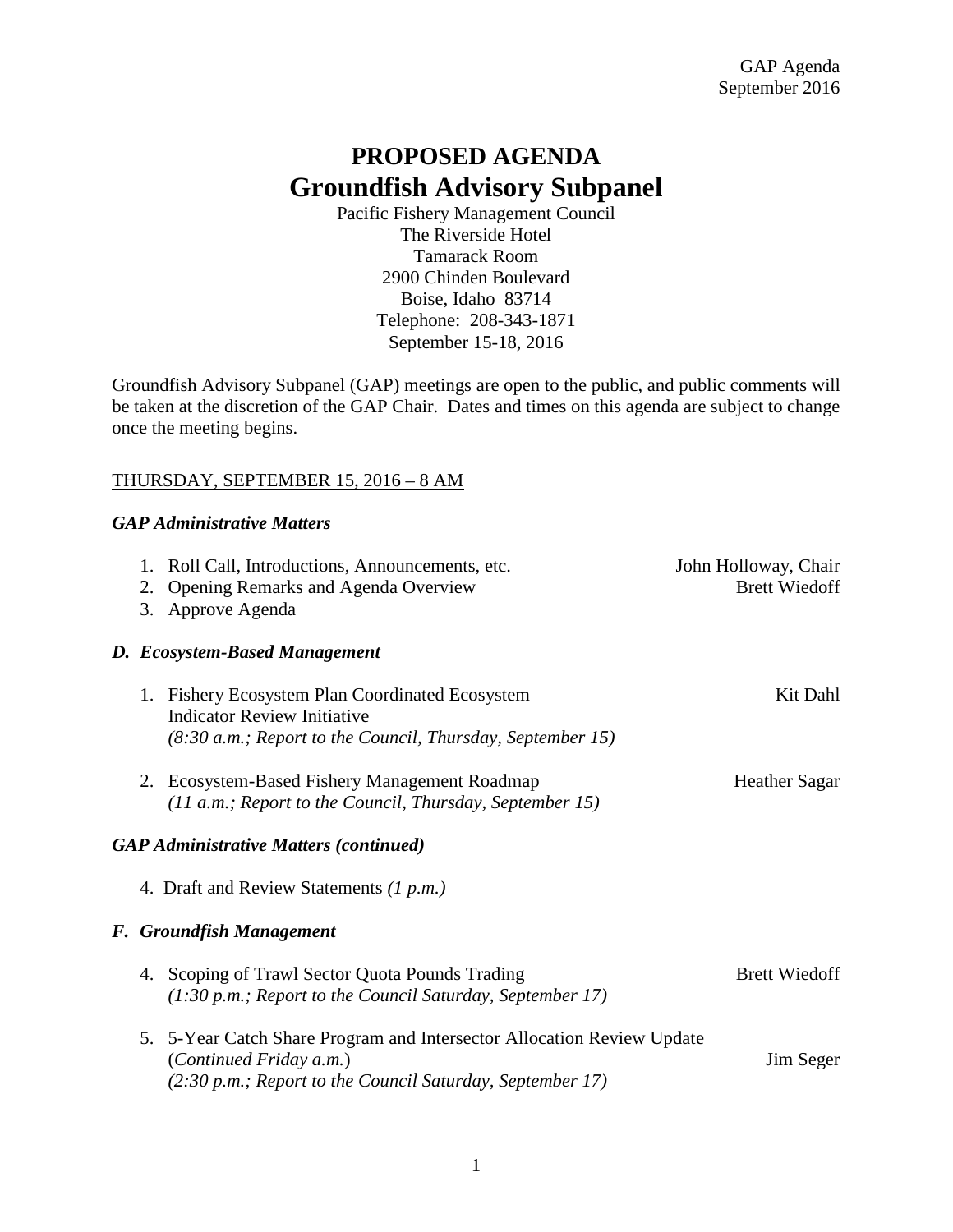## *I. Pacific Halibut Management*

|                                               |                                      | 1. 2017 Catch Sharing Plan and Annual Regulation Changes<br>(3 p.m.; Report to the Council Saturday, September 17)                                                                                       | <b>Kelly Ames</b>              |  |  |
|-----------------------------------------------|--------------------------------------|----------------------------------------------------------------------------------------------------------------------------------------------------------------------------------------------------------|--------------------------------|--|--|
|                                               | F. Groundfish Management (continued) |                                                                                                                                                                                                          |                                |  |  |
|                                               |                                      | 2. Methodology Review Preliminary Topic Selection<br>(4 p.m.; Report to the Council Friday, September 16)                                                                                                | John DeVore                    |  |  |
| FRIDAY, SEPTEMBER 16, 2016 - 8 AM             |                                      |                                                                                                                                                                                                          |                                |  |  |
| <b>GAP Administrative Matters (continued)</b> |                                      |                                                                                                                                                                                                          |                                |  |  |
|                                               |                                      | 5. Draft and Review Statements                                                                                                                                                                           |                                |  |  |
|                                               |                                      | F. Groundfish Management (continued)<br>5. 5-Year Catch Share Program and Intersector Allocation Review Update<br>(Continued from Thursday)<br>(8:30 a.m.; Report to the Council Saturday, September 17) | Jim Seger                      |  |  |
|                                               |                                      | 2. 2017-2018 Harvest Specifications and Management Measures Rulemaking<br><b>Update and Clarification</b><br>(11 a.m.; Report to the Council Saturday, September 17)                                     | <b>Kelly Ames</b>              |  |  |
|                                               |                                      | 8. Mid-Biennium Annual Catch Limit Adjustment and Rebuilding Harvest<br><b>Rate Adjustment Policies</b><br>(1 p.m.; Report to the Council Sunday, September 18)                                          | John DeVore                    |  |  |
|                                               |                                      | 7. Amendment 21 At-Sea Sector Set-asides Final Action<br>(2 p.m.; Report to the Council Sunday, September 18)                                                                                            | Jessi Doerpinghaus/John DeVore |  |  |
|                                               |                                      | 6. Inseason Management Final Action<br>(4 p.m.; Joint Session with the GMT in the Tamarack Room, Report to the Council<br>Sunday, September 18)                                                          | Jessi Doerpinghaus             |  |  |
|                                               |                                      | SATURDAY, SEPTEMBER 17, 2016 - 8 AM                                                                                                                                                                      |                                |  |  |
| <b>GAP Administrative Matters (continued)</b> |                                      |                                                                                                                                                                                                          |                                |  |  |
| 6. Draft and Review Statements                |                                      |                                                                                                                                                                                                          |                                |  |  |
| G. Administrative Matters                     |                                      |                                                                                                                                                                                                          |                                |  |  |

6. Future Council Meeting Agenda and Workload Planning *(9 a.m.; Report to the Council on Tuesday, September 20)* SUNDAY, SEPTEMBER 18, 2016 – 8 AM